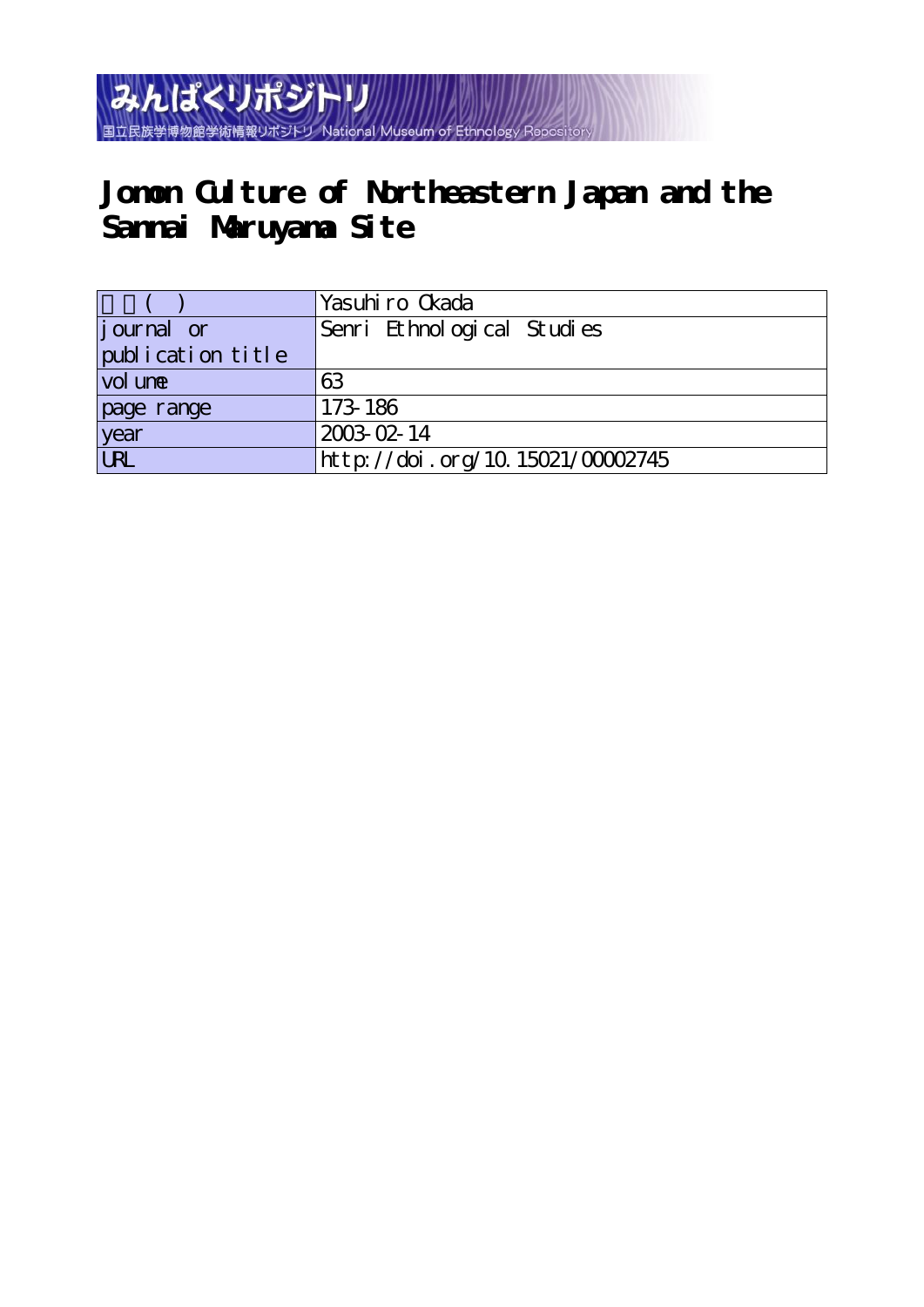SENRI ETHNOLOGICAL STUDIES 63: 173-186 @2003 Hunter-Gatherers of the North Pacific Rim Edited by J. Habu, J.M. Savelle, S. Koyama and H. Hongo

# Jomon Culture of Northeastern Japan and the Sannai Maruyama Site

 Yasuhiro OKADA Monuments and Sites Division Japanese Agency for Cultural Affairs

The warming trend during the post-glacial period and resulting changes in the fauna and flora on the Japanese Islands played a critical role in the transition from the Palaeolithic to the Jomon periods and fbstered the subsequent unique development of the Jomon culture. Subsistence changes triggered by this climatic shift led to numerous changes in other aspects of people's lives, including sedentarization. Put another way, the development of the Jomon culture started with more active utilization of forest (especially plant) resources, which then led to the development of new technologies and tools to exploit diverse resources. As a result, a variety of new subsistence-settlement systems flourished throughout the Japanese Islands. Among these was the Ento Pottery culture (mid-Early to mid-Middle Jomon) in northern Tohoku, in which large-scale "core settlements" developed as early as the middle of the Early Jomon period. This culture is also characterized by the presence of sophisticated ritual artifacts and features, as well as long distance exchange/trade. The Sannai Maruyama site, which is designated as a National Historic Site, is a good example of a "core settlement" from the Ento Pottery culture. Changes over tirne in occupational intensity of the Sannai Maruyama settlement roughly coincide with the rise and decline of the Ento Pottery Culture. Large-scale excavation of the site has revealed orderly patterns in the spatial organization of features. The excavation has also provided extremely useful information for understanding environmental conditions around the site, as well as the subsistence activities, exchange/trade, rituals, and social organization of the site occupants.

## INTRODUCTION

 Over the past decade, several large Jomon settlements in northeastem Japan, especially those in Hokkaido and the northern Tohoku region, have been extensively excavated. On the basis of new lines of evidence provided by these excavations, this paper attempts to delineate characteristics of the Jomon culture of northeastern Japan and its long-term change. Particular emphasis is placed on the interpretation of archeological materials from the Ento Pottery culture, an Early to Middle Jomon culture that flourished in the northern Tohoku region.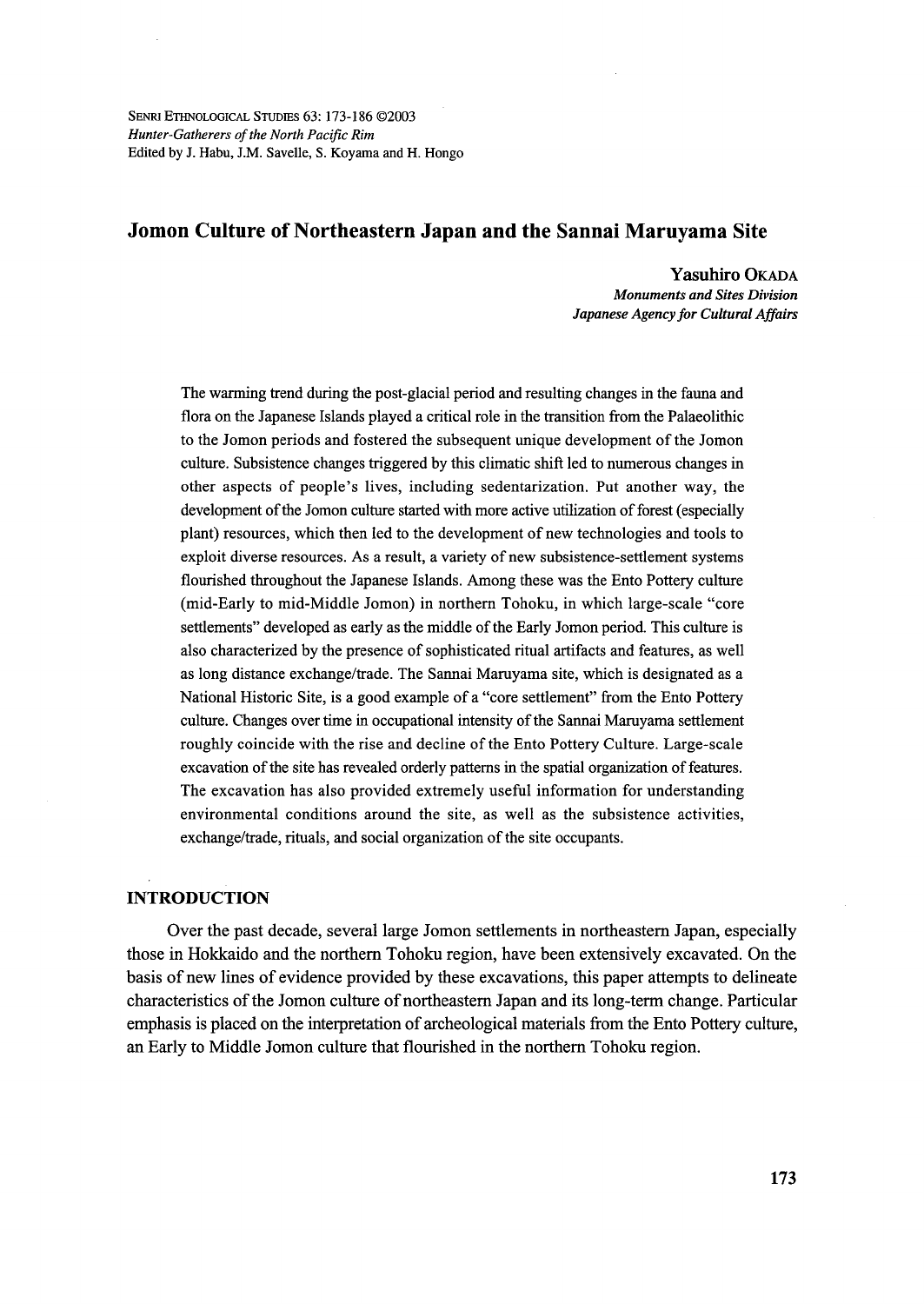# BEGINNING OF A SEDENTARY LIFESTYLE (INCIPIENT TO THE FIRST HALF OF THE INITIAL JOMON)

The warming trends of the post-glacial period resulted in the expansion of forests and a decrease in hunting opportunities of large and mid-sized terrestrial animals. On the Japanese Islands, these environmenta1 changes led to various modifications in human adaptive strategies, including an increased utilization of marine and forest (especially plant) resources. Many Japanese scholars believe that these changes in subsistence strategies had a strong impact on the development of the Jomon culture. In particular, Nishida [1986] suggests that the changes in subsistence led to major changes and integration of many other aspects of Jomon society, including sedentism. He denotes these changes as the "sedentism revolution" [NisHiDA 1986].

 Scholars have traditionally discussed the origins and development of the Jomon culture with an emphasis on its unique development in northeastern Japan. However, a palaeoethnobotanist, Tsoji [1997], suggests an alternative hypothesis. Like many scholars, Tsoji recognizes the apparent complexity of the Jomon culture in northeastern Japan, which must have been supported by the rich forests of Fagus (beech) and Quercus (oak). Nevertheless, results ofhis palaeoethnobotanical analyses indicate that the Jomon culture might have first developed in Kyushu, where *Quercus* and *Carpinus* (hornbeam) forests dominated the vegetation, and then gradually spread northeast [Tsun 1997]. Whether Jomon culture originated from the southwest or the northeast, its origin and development appear to have been strongly influenced by the rapid vegetational changes from coniferous to temperate deciduous forests, with the resulting subsistence change to a more intensive use of forest resources.

 The origin of the Jomon sedentary lifestyle is a hotly debated topic. Several scholars have suggested that the earliest evidence of sedentism in northeastern Japan comes from the Yoriitomon phase (the beginning of the Initial Jomon period) in the Kanto region [HARADA 1993]. Because this phase is characterized by a set of new cultural characteristics, it can be seen as a revolutionary period. These new characteristics include shell middens, clay figurines, an abundance of plant food processing tools such as grinding stones and stone mortars, and the appearance of pit-dwellings. Thus, by this phase, most of the major characteristics of the Jomon culture were aiready present.

 In the northern Tohoku region, a sedentary lifestyle appears to have been adopted by the middle of the Initial Jomon period. This is evidenced by the appearance of "typical" Jomon settlements, in which the spatial distribution of pit-dwellings and other features show orderly patterns. At the Initial Jomon Nakanotai site in Shimoda Town, Aomori Prefecture [BOARD OF EDUCATION OF AOMORI PREFICTURE 1991], a number of pit-dwellings, including a large rectangular pit-dwelling measuring 13.5 meters in length and 4.5 meters in width, have been reported. The occupation of this site can be divided into at least five phases, each of which seems to have been associated with approximately five pit-dwellings as well as with smaller pits and middens. The pit-dwellings had as yet no well-defined hearths. The locations of postmolds in each pit-dwelling suggest that these dwellings were supported primarily by several main posts and a number of smaller wall posts.

 Because the construction oflarge rectangular pit-dwellings (so-called "long houses") must have required a significant amount of labor investment, the presence of this kind of feature is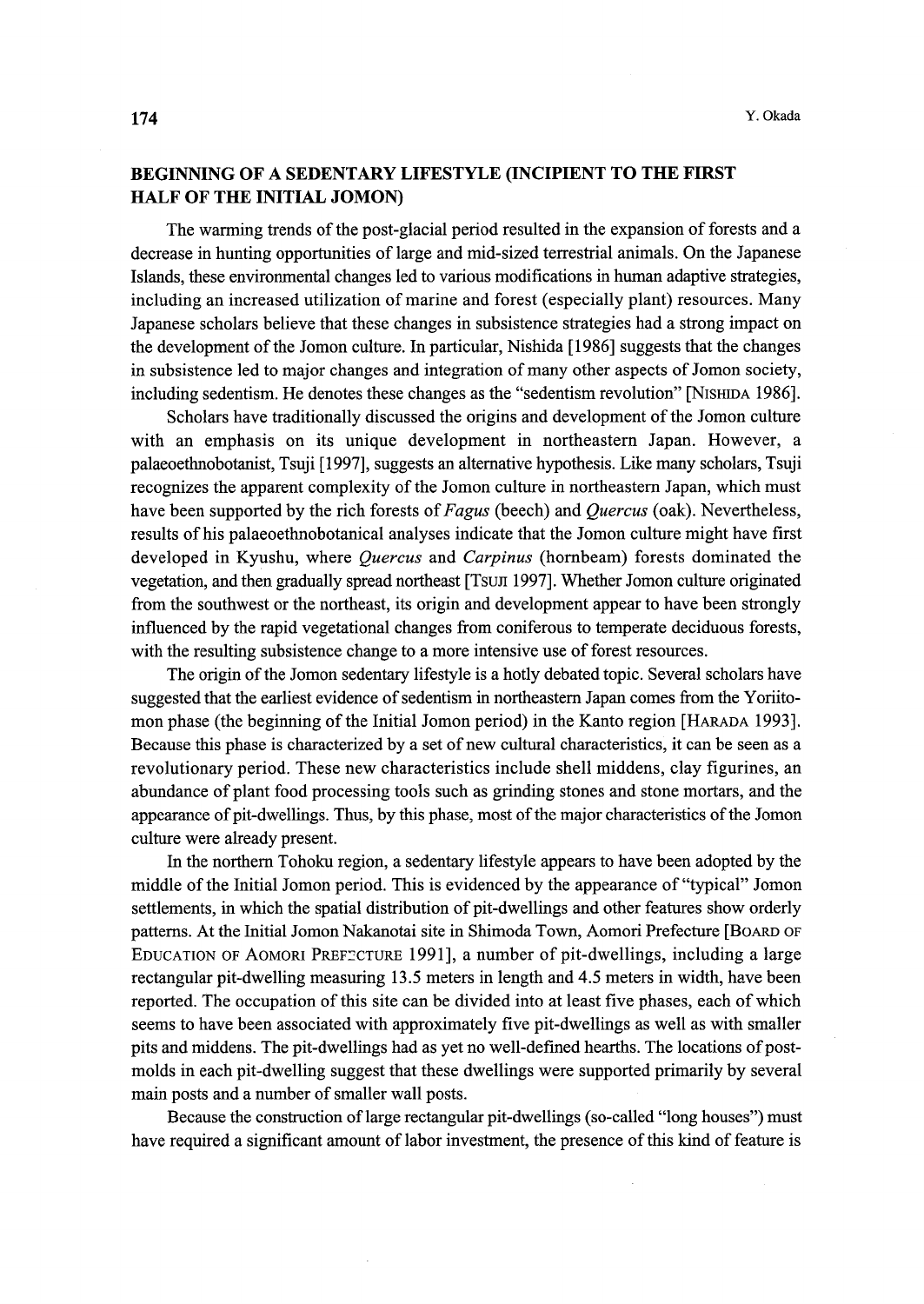a possible indication of a sedentary lifestyle. It may also indicate that this site was used as a "core settlement," and, if that was the case, it implies the possibility of functional differentiation between sites.

In terms of artifacts, large amounts of pottery and many stone tools are associated with the Nakanotai site. Over 50 percent of the stone tools from the site were grinding stones and stone mortars. Hunting tools such as arrowheads were few in number, but many stone netsinkers were recovered. These characteristics of the lithic assemblage, together with the location of the settlement on a coastal terrace, seem to indicate that the subsistence strategy of the site residents was focused on both fishing and the utilization of plant food resources.

 An abundance of stone net-sinkers is also characteristic of other settlements from the several subsequent phases in northern Tohoku. These settlements tend to be located on the coast or on river terraces, indicating utilization of marine and/or river resources. The prevalence of grinding stones from many sites in these phases, especially large settlements, suggests continuing dependence on forest resources. Because an abundance of grinding stones in these phases is characteristic of most large settlements regardless of their location, I suggest that this reflects a general dietary pattern rather than a local resource specialization.

Scholars have suggested that, while a wider variety of marine resources are available in southwestern Japan than in northeastern Japan, the absolute abundance of available marine resources is much higher in northeastern Japan [KoyAMA 1992]. Thus, it is no surprise that marine resource exploitation, once it was adopted, quickly became an important part of Jomon subsistence activity in the northern Tohoku region. The intensive exploitation of marine and plant resources in the Initial Jomon period resulted in advances in both tool and other technologies that were necessary to utilize these resources. Furthermore, the necessity to conduct seasonally intensive subsistence activities in a collaborative manner would have encouraged the development oflarge populations, and thus large settlements, and the development of complex social organization.

# ESTABLISHMENT OF SEDENTISM AND THE EMERGENCE OF CORE SETTLEMENTS (THE SECOND HALF OF THE INITIAL JOMON TO MIDDLE JOMON)

From the late phases of the Initial Jomon period, settlements with large pit-dwellings (including so-called "long houses") are commonly reported. Examples of these include the Omotedate No.i site at Rokkasho Village, and the Choshichiyachi shellmidden site in Hachinohe City, both of which are located in Aomori Prefecture. In the case of the latter, a large pit-dwelling (approximately 9.0 x 7.2 meters) is surrounded by a number of smaller pitdwellings, which are in tum surrounded by storage pits. The association of storage pits with settlements became common for the first time during these phases, and continued to be characteristic during later phases. As in the previous several phases, many settlements, especially large ones, were located on coastal terraces, suggesting the continued emphasis on the exploitation of marine resources. Other settlements are located on river terraces, implying that freshwater fish was also an important food source. Lithic assemblages from sites of these phases are typically characterized by an abundance of grinding stones. Approximately 15-20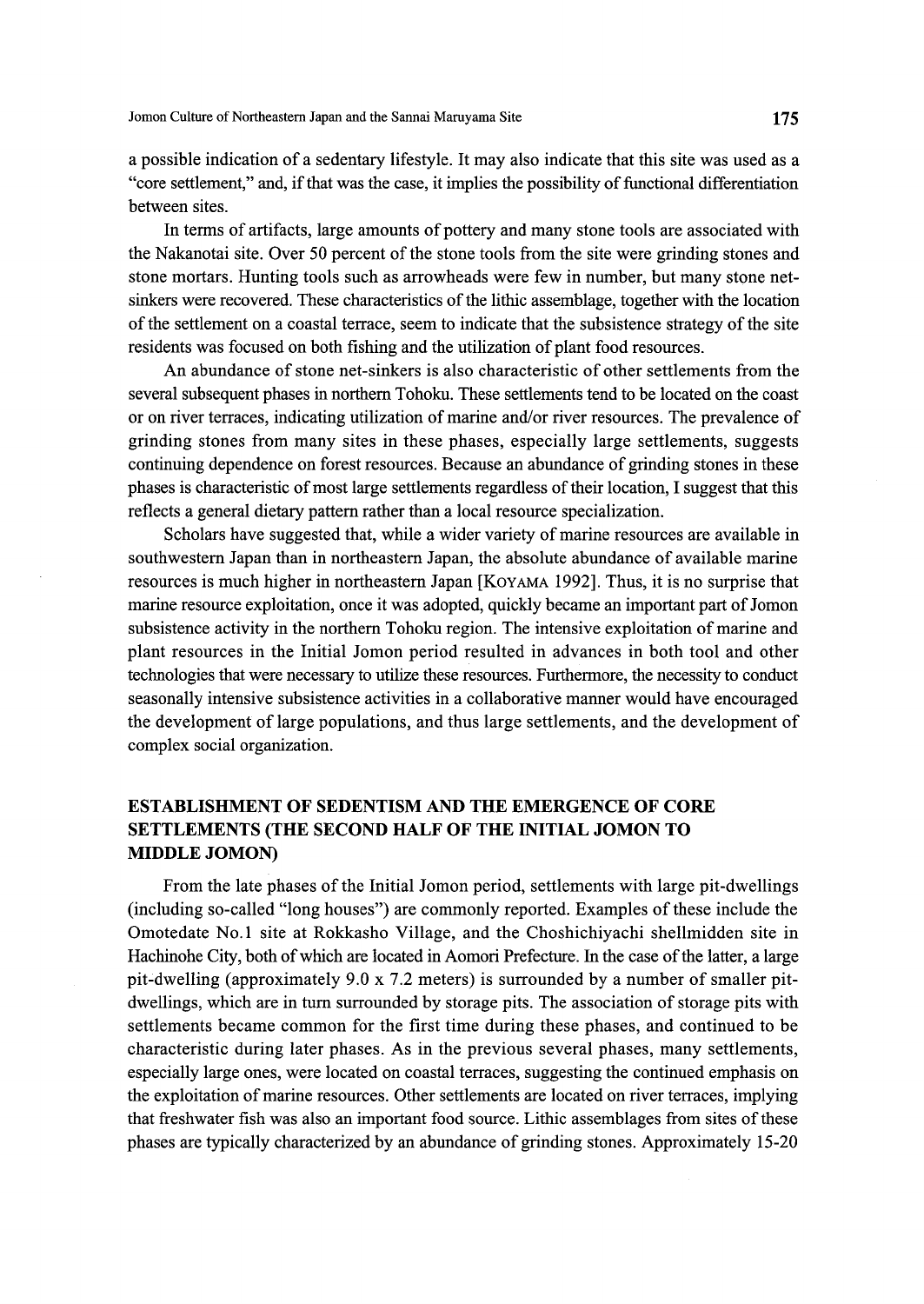percent of lithic tools from these phases are grinding stones, which were presumably used for preparing plant fbods. The relative frequency of grinding stones within lithic assemblages remains basically the same until the beginning of the Early Jomon period.

By the middle of the Initial Jomon period, large settlements that can be identified as "core" settlements" began to be constructed. Unlike the majority of the other contemporaneous settlements, which are typically associated with only two or three pit-dwellings, these "core settlements" are quite large in terms of the number of associated pit-dwellings and other features. These large settlements are sparsely distributed, and each is surrounded by a number of smaller settlements, suggesting functional differentiation between these two types of settlements. The emergence of these "core settlements" may indicate that outlying, smaller settlements were maintained for specific activities, which may explain the differences in stone tool assemblages between the site types. In any case, there must have been frequent interaction between the two types of settlements, both in terms of physical exchange (including the movement of both material goods and people) and information flow.

By the middle of the Early Jomon period, the Ento Pottery culture (middle Early Jomon to middle Middle Jomon) flourished in the northern Tohoku region. The Early Jomon component of this culture is called the Lower-Ento (divided into Lower-Ento-a to -d phases from the oldest to the latest), while the Middle Jomon component is called the Upper-Ento (divided into Upper-Enta-a to -e phases). This Ento Pottery culture is characterized by the presgnce of Iarge settlements, in which pit-dwellings are arranged in systematic patterns. Storage facilities also became quite common by this period. In addition, the presence of large settlements became prevalent not only along the coast but also in the inland areas.

The Sannai Maruyama site in Aomori City, Aomori Prefecture, contains a number of pitdwellings from both the Early Jomon (Lower-Ento-a to -d phases) and Middle Jomon periods (Upper-Ento-a to -e, Enokibayashi, Saibana, and Daigi 1O phases). The Early Jomon component ofthis site can be used to examine major characteristics of"core settlements" ofthe Lower-Ento culture. Analyses of faunal and floral remains from Early Jomon layers indicate that the Sarmai Maruyama settlement was supported by the exploitation of diverse resources. A large number of fish remains indicating marine resources from both cold and warrn currents were used extensively. Plant cultivation and the intentional management of chestnut forests (see the Sato paper in this volume), as well as the extensive use of a wide variety of other plant food resources, also characterize subsistence practices at Sannai Maruyama. These characteristics can be seen as a consequence of a combination of several factors, including geographic location, which allowed the residents flexibility in adapting to changing environments, and the development of new technology and tools to extensively intensify the exploitation of certain resources.

Another well known large settlement of the Lower-Ento Pottery Culture is the Ozura site in lkarigaseki Village, Aomori Prefecture. Pit-dwellings, various other kmds ofpits, jar burials, clusters of burnt stones (possibly used for cooking), ceremonial features marked with stone arrangements, and middens have been reported from this site. Unlike many other 1arge Jomon settlements, these features were not arranged in a circular or semi-circular pattern, but rather in a linear pattern. This 1inear arrangement is characteristic ofthe Ento Pottery culture. A good example of a linearly arranged settlement is the Early Jomon Ikenai site in Akita Prefecture. At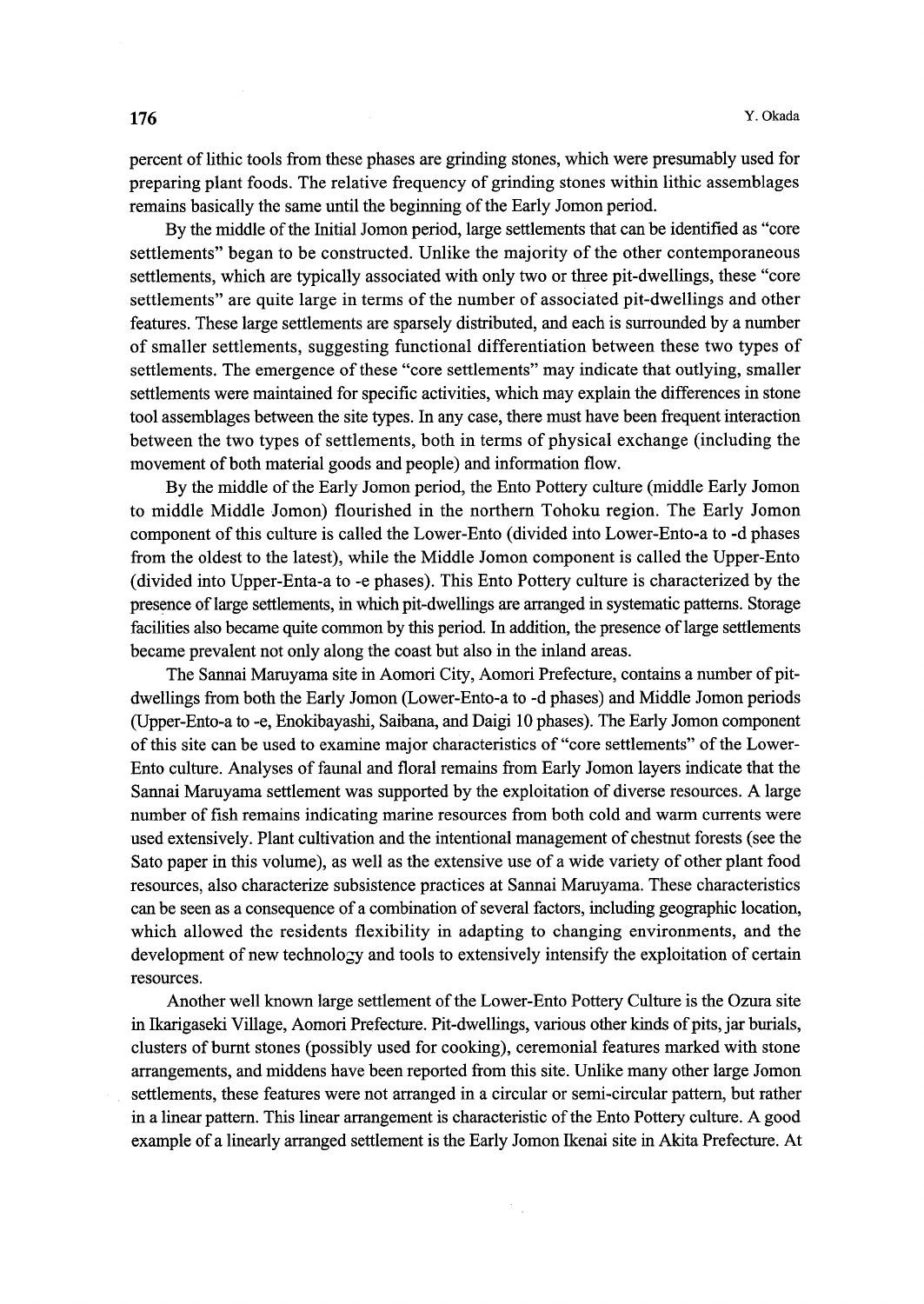Jomon Culture of Northeastern Japan and the Sannai Maruyama Site 177

the Sannai Maruyama site, this linear arrangement continued to be used until the latter halfof the Middle Jomon period.

Lithic assemblages of the Lower-Ento Pottery culture are typically characterized by higher frequencies of grinding stones. Certain lithic types that are unique to the Ento Pottery culture, such as semicircular chipped stone tools, appeared during this period. Ritual artifacts such as ceramic and stone figurines also appeared fbr the first time during the Lower-Ento Pottery phases, although their numbers were still few. On the basis of the appearance of several new types of ritual artifacts, Kobayashi [1997] suggests that a new type of a community ritual emerged during this period.

Settlements of the Middle Jomon period in northern Tohoku are characterized from previous periods by greater variability in associated feature types than settlements from the previous periods. Some of the Middle Jomon settlements are extremely large, as they are associated with more than 1OO pit-dwellings, and show evidence oflong-term occupation. For example, in the Middle Jomon component of the Sannai Maruyama site, a wide variety of features, including pit-dwellings, surface-dwellings, burials, middens, earth mounds, remains ofraised-floor bui1dmgs, a feature associated with six 1arge post-molds, storage pits, clay-mining pits, and path-like features have been reported. The distribution patterns of these features are not random; each type tends to be located within a restricted area. Other 1arge Middle Jomon settlements also exhibit these characteristics.

I suggest that most of these large Middle Jomon settlements with a variety of associated features functioned as "core settlements." However, characteristics of these sites are not necessarily the same. A comparison of dwelling size between two large Middle Jomon settlements, the Sannai Maruyama site and the Tominosawa No.2 site (hereafter abbreviated as the Tominosawa site) in Rokkasho Village, Aomori Prefecture, is a case in point. At Sannai Maruyama, the majority of pit-dwellings from various Middle Jomon phases are small, measuring approximately 1O square meters in floor area or smaller. On the other hand, the size of Middle Jomon pit-dwellings at Tominosawa shows considerably wider variability, from small (less than 10 m<sup>2</sup>), to medium (10-20 m<sup>2</sup>) and large (more than 20 m<sup>2</sup>) (Figure 9.1).

 According to Muto [1993], the size of dwelling floor area is not only indicative ofthe number ofresidents, but may also indicate such aspects as relationships between houses and the composition of household members. Muto further suggests that many of the rectangular large pit-dwellings (so-called long-houses) were occupied by multiple households. In his opinion, settlements that consist of only rectangular 1arge pit-dwellings reflect the presence of strong social rules, which did not allow the site occupants to construct any other size and form of house. On the other hand, the presence of both rectangular large pit-dwellings and regularsized pit-dwellings in a single settlement, such as at the Tominosawa site, indicates that social rules around constructing the same size and form of house were not necessarily widespread.

 Following Muto [1993] to some extent, I suggest that the size of dwellings refiects the number of occupants and residential rules. In this regard, the relatively low variability in dwelling size at Sannai Maruyama may reflect the presence of strong social pressures to construct pit-dwellings of the same size. If site residents were allowed to choose the coresidential unit from different levels of kin groups (e.g., nuclear family and extended family), then the result would be wide variability in dwelling size, such as the pattern observed at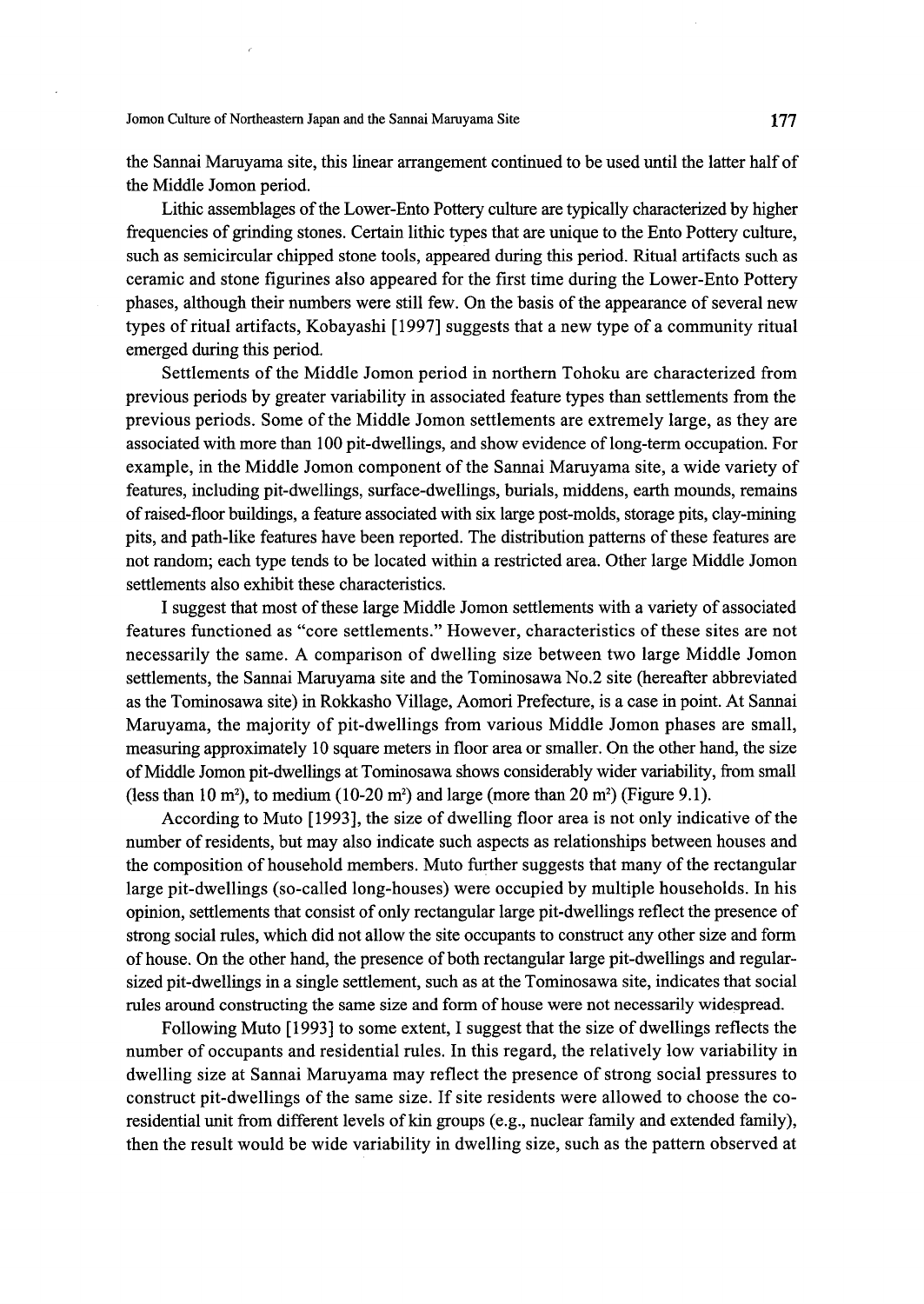

Figure 9.1 Comparison in the floor area size of pit-dwellings between the Tominosawa No.2 site and the Sannai Maruyama site (from OKADA 1998).

Tominosawa. In other words, the principal social rule that governed the structure of the Tominosawa community is likely to have been based on kinship. On the other hand, the low dwelling size variability at Sannai Maruyama seems to indicate that kinship ties at Sannai Maruyama were less important than at Tominosawa. Instead of kinship ties, the Sannai Maruyama community may have been organized on the basis of other principles. For example, social differentiation on the basis of craft specialization or other kinds of division of labor may need to be seriously considered.

One of the characteristics of the large Middle Jomon settlements in northern Tohoku is the common presence of cemeteries within settlements. Such a characteristic seems to indicate that ancestor worship was an important category of ritual activities among Middle Jomon people. Furthermore, the construction of large earth mounds at Sannai Maruyama, which contain artifacts from different phases within the Middle Jomon period, demonstrates that ritual activities were carried out continuously throughout the site occupation. The increase in the quantity of clay figurines and other ritual objects throughout the Middle Jomon period indicates that rituals and ceremonies become increasingly more important in later phases. Thus, the growth of settlement size at Sannai Maruyama was paralleled by the development of rituals.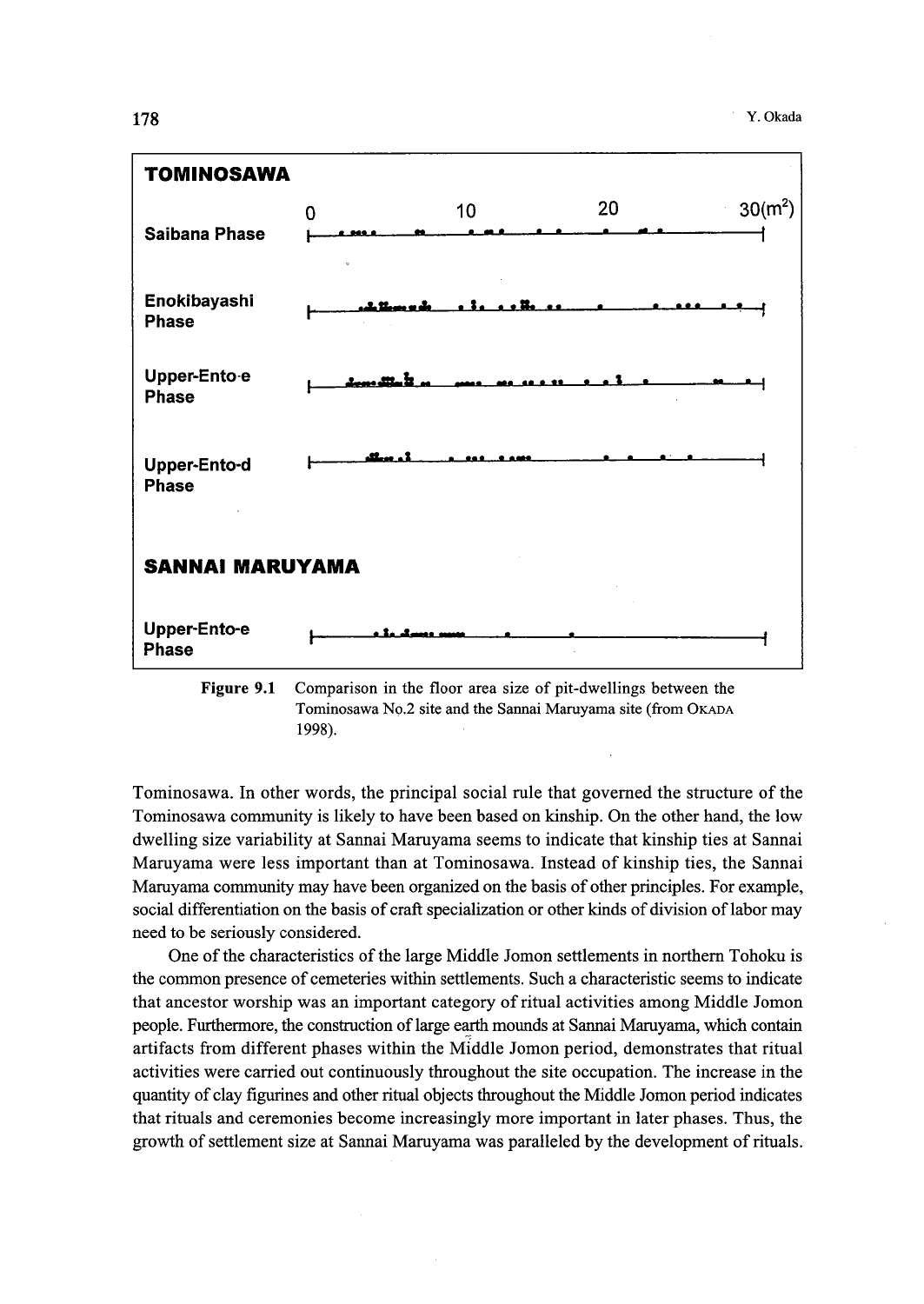This indicates that rituals at Sannai Maruyama probably functioned as the fundamental means by which to control various activities and maintain the large settlement. Finally, evidence of increasingly frequent exchange/trade of obsidian, jade and amber indicates the development of stable long distance exchange/trade networks.

## TEMPORAL CHANGES IN THE SANNAI MARUYAMA SETTLEMENT

 Now that I have described the general development of the Jomon culture in northeastern Japan until the Middle Jomon period, I would like to devote this section to discussing the development and decline of a single settlement, Sannai Maruyama [see e.g., CULTURAL AFFAIRS SECTION OF THE AGENCY OF EDUCATION OF AOMORI PREFECTURE 1996, 1997, 1998, OKADA 1995]. The Sannai Maruyama site is located in the suburb of downtown Aomori, approximately three kilometers southwest of the Aomori train station. Geographically, it is on the edge of the hill that extends from Mt. Hakkoda, on the south river terrace of the Okidate River. The site is approximately 20 meters above sea level, covers the entire hill top, and is estimated to be approximately 38 hectares in area. Excavations that began in 1992 prior to the planned constmction of a baseball stadium have uncovered a huge Early to Middle Jomon settlement dated to approximately 5500-4000 years ago (see Figure 9.2). The site is also associated with a large number of artifacts.

## Early Jomon (Lower-Ento-a to -d Phases)

The majority of the Early Jomon features are located near or under two Middle Jomon earth mounds, the North and South mounds (see Figure 9.2). Features from the Early Jomon period include pit-dwellings, pit-burials, and middens. Straddling the two ravines (the Northern and Southern Valleys; see Figure 9.2) in the central part of the site, pit-dwellings were found primarily on the west side, and burial features on the east side. This pattern of land use was generally followed throughout the remainder of the site occupation. Pit-dwellings often overlap, suggesting the possibility that they were frequently reconstmcted. In plan, the pit-dwellings are mostly oval or rectangular. Most of the pit-dwellings from the early phases of the site occupation have no clearly defined hearths, while those from the later phases of the Early Jomon period are associated with ground hearths. It is important to note that large rectangular pit-dwellings were aiready present during the early phases of site occupation.

Among Early Jomon features, the presence of large waterlogged middens is particularly worth noting. Two such middens have been found, one in the Northern Valley area and the other on the northern edge of the river terrace on which the site is located. Because of their waterlogged condition, a large amount of organic materials, such as faunal and floral remains and wood and bone artifacts, were found together with an enormous amount of stone tools and pottery. A path-like feature running north-south through the middle of the settlement and rows ofwood stakes to retain earthen walls have also been reported from Early Jomon layers.

 Wooden artifacts recovered from the Early Jomon middens include lacquered objects (plates, bowls and combs), bows, digging sticks, spatulas, a woven grass bag, and textile fragments. Recovered bone tools include needles, harpoon heads, ivory beads, spears, and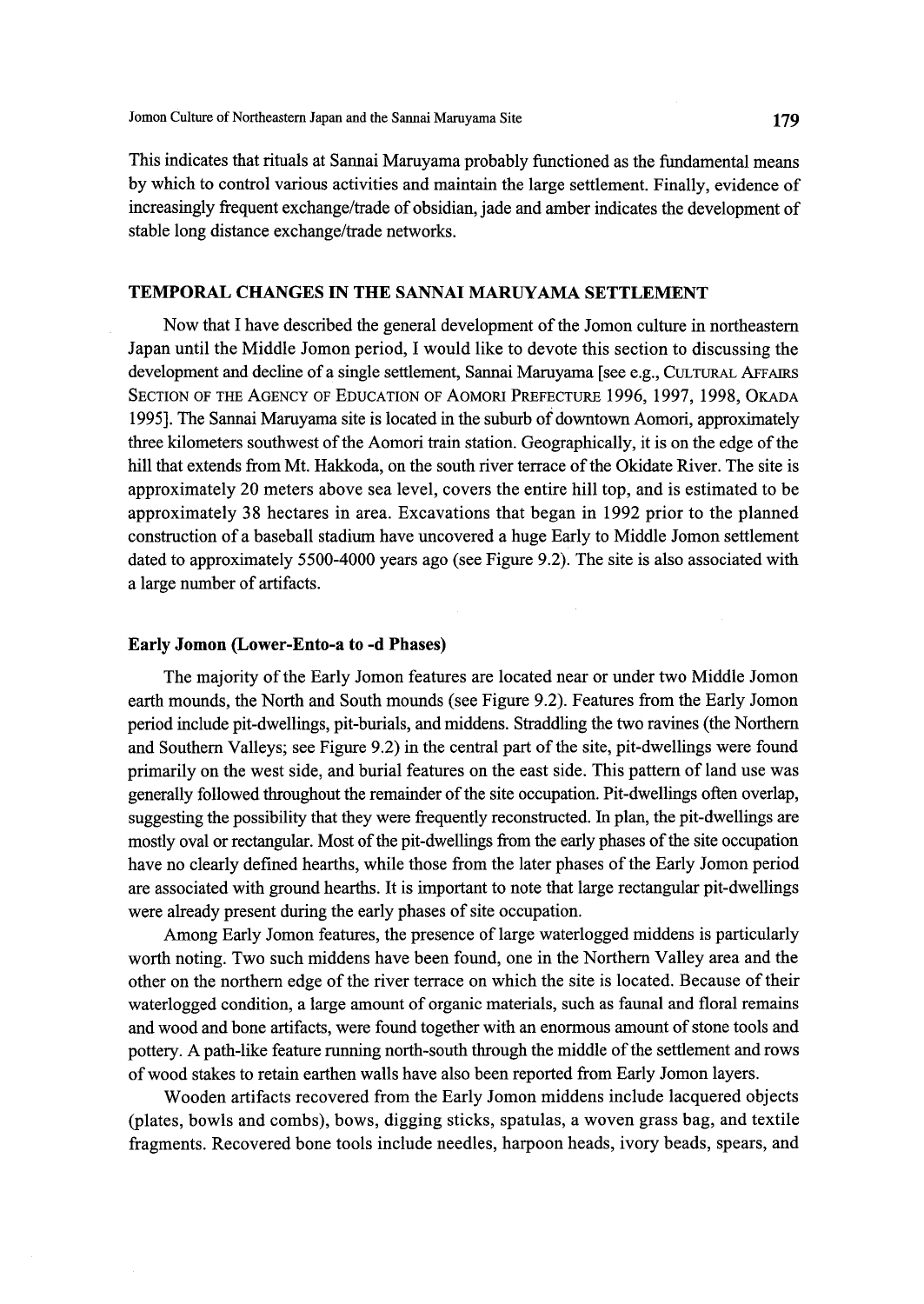sword-shaped artifacts.

Faunal remains recovered from Early Jomon middens include a small number of deer and boar, and a large number of smaller animals, such as rabbit and flying squirrel. A wide variety of marine fish remains, such as sea bream, flounder, tuna, yellowtail, flat fish, horse mackerel, and sardine are also present in large numbers.



Figure 9.2 Distribution of features at the Stadium Area of the Sannai Maruyama site (excavated in 1992-1994). Test excavations during and after 1995 indicate that the site area extends outside the stadium area (from OKADA 1995).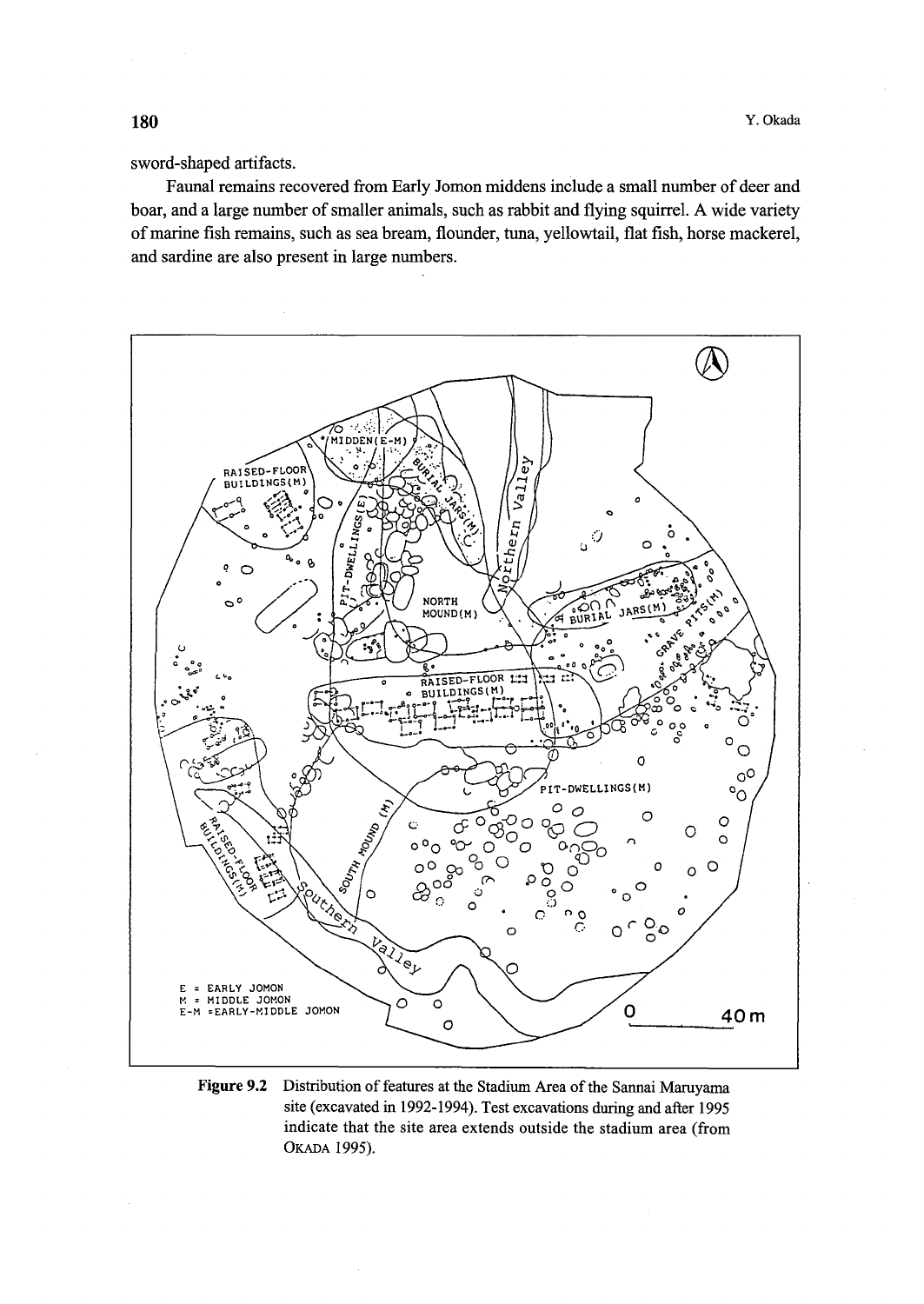Jomon Culture of Northeastern Japan and the Sannai Maruyama Site 181

 Floral remains reported from Early Jomon layers are characterized by an abundance of chestnut (possibly cultivated; see the Sato paper in this volume), walnut, wild grape, raspberry, wild kiwi, mulberry and elderberry. In addition, water sieving of soil samples has revealed the presence of seeds of cultigens such as gourd, bean, burdock, and chenopod (goosefoot).

## Middle Jomon (Upper-Ento-a to -e, Enokibayashi, Saibana and Daigi 10 Phases)

 Over the past years, excavations at Sannai Maruyama have yielded a 1arge amount of data from the Middle Jomon period. Examination of these data allows us to draw a general picture of the Middle Jomon Sannai Maruyama settlement, even though there are still aspects that remain unclear. In particular, more data are necessary to understand accurately the Sannai Maruyama society in the middle to late Middle Jomon period, when the settlement reached its maximum size.

 Features from the Middle Jomon period include pit-dwellings, remains ofraised-floor buildings, a feature associated with six large posts, pit burials for adults, jar burials fbr infants or children, clay mining pits and earth mounds (refuse units). Of particular interest is the fact that different knds of features were located in different areas within the settlement (see Figure 9.2). This suggests that the rules of intra-settlement spatial utilization of the Early Jomon period were continuously retained. The construction of both jar burials and earth mounds spans several phases within the Middle Jomon period. Middle Jomon pit-dwellings are particularly abundant in the west of the Northern Valley and the southern part of the site, thus basically showing similar patterns to that of the Early Jomon period. Unlike Early Jomon pit-dwellings, however, some of the Middle Jomon pit-dwellings have a number of small wall pits on one side.

The size of the Sannai Maruyama settlement reached its maximum during the Upper-Entod and -e phases, which date to the middle of the Middle Jomon period. Pit-dwellings from these two phases tend to be smaller than those of the earlier phases. As shown in Figure 9.1, low variability in dwelling size measured by dwelling floor area is characteristic of Sannai Maruyama at these phases when compared to other settlements.

 Construction of large rectangular pit-dwellings (long-houses), some of which measure over 30 meters in length, is another characteristic of the Middle Jomon Sannai Maruyama settlement. These large rectangular pit-dwellings were present throughout the Middle Jomon occupation ofSannai Maruyama, and most are located at the central area ofthe settlement. Both large rectangular pit-dwellings and regular-sized pit-dwellings from the Middle Jomon period exhibit evidence of frequent rebuilding and enlargement.

 Middle Jomon burials at Sannai Maruyama include both pit burials for adults andjar burials for children. These two types of features were constructed in different areas within the settlement. Many of the pit burials were located on the east side of the Northern Valley. In one area, pit burials were arranged in two parallel east-west rows across a path-like feature, which measures 12 meters in width. Our test excavations outside the stadium area indicate that the total length of this parallel arrangement measures approximately 420 meters (Figure 9.3). Another group of burials were arranged in a circular pattern, with the long axis of each burial pointing toward the center of the circle.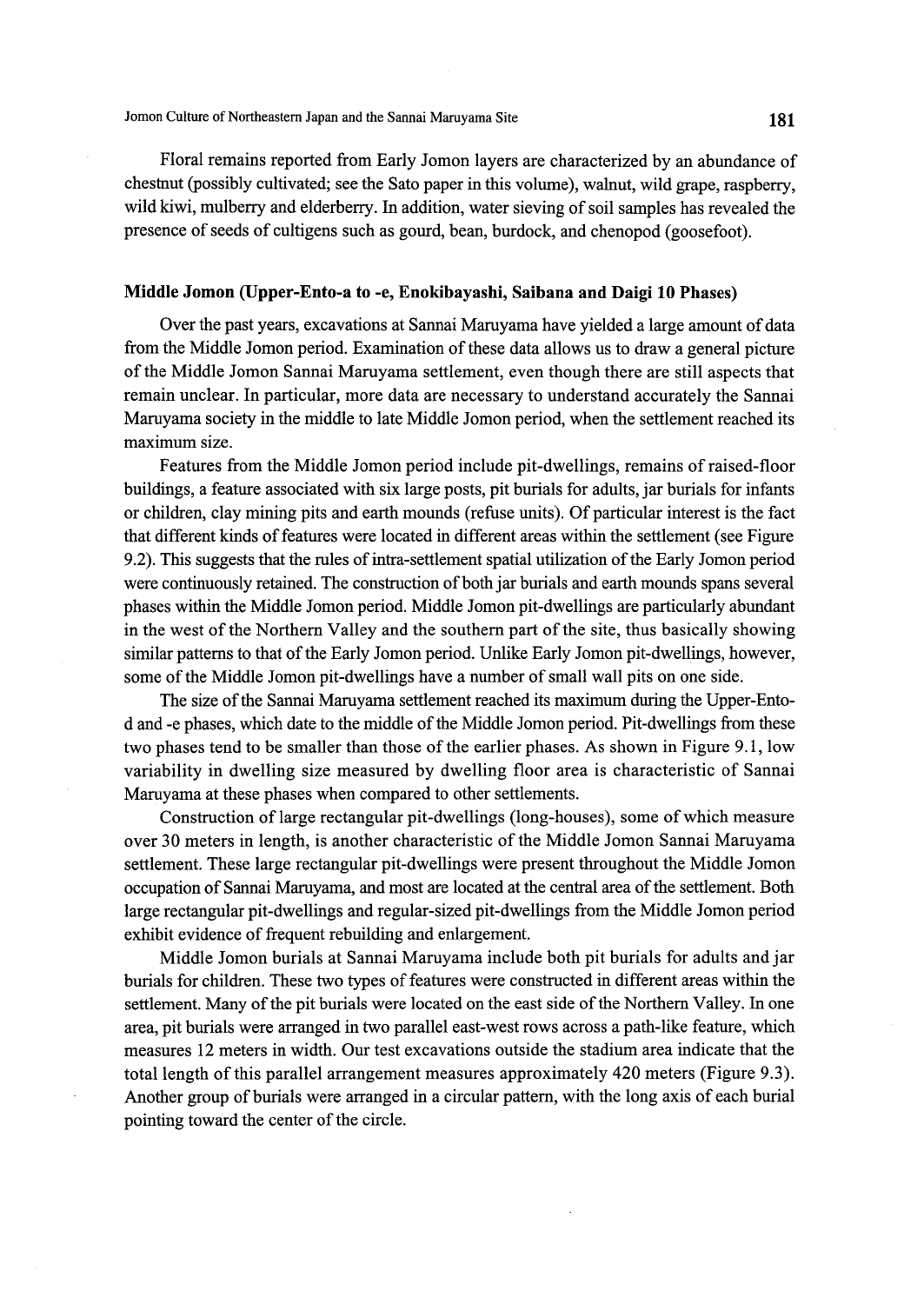

Figure 9.3 Pit burials arranged in two parallel rows. This parallel arrangement measures approximately 420 meters (from OKADA 1998).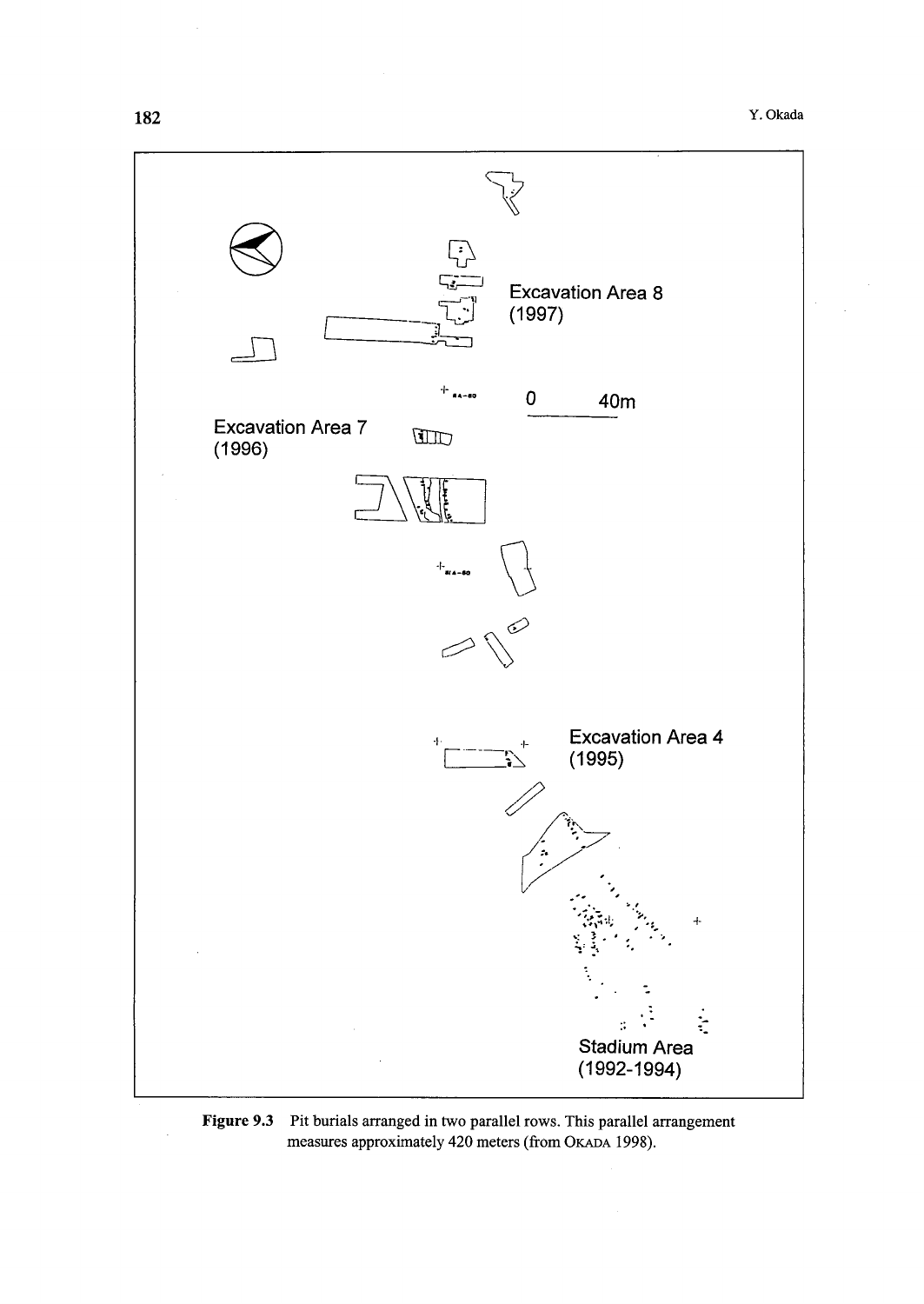Jomon Culture of Northeastern Japan and the Sannai Maruyama Site 183

 Jar burials refer to complete, or almost complete, pots that are usually buried upright. The condition of these pots varies from complete to partially broken. The latter category includes those with perforated bottoms or sides, broken rims and/or broken bottoms. In some cases, one to several fist-sized cobbles were placed inside. Jar burials were constmcted primarily on the east side of the Northern Valley near the edge of the river terrace, and the north side of the west pit-dwelling clusters (see Figure 9.2).

 Remains of so-called raised-floor buildings (i.e., features associated with six post-molds that are placed in a rectangular plan) are located  $(1)$  on the edge of the river terrace in the northwestern part of the site,  $(2)$  in the central area of the settlement, and  $(3)$  to the southwest ofthe South Earth Mound (see Figure 9.2). Some scholars have suggested that these are not remains of buildings but clusters of wood posts. However, because of their remarkably standardized size and plan, it is more appropriate to interpret them as buildings rather than rows of posts. No clear temporal differences have been observed between these three locations. Rather, it is likely that the features in different locations served different functions. Remains ofraised-floor buildings in the central area show particularly low diversity in size and plan. Examination of these remains indicates that at each phase of the Middle Jomon period approximately four or five of these buildings were in use simultaneously. Remains of raisedfloor buildings on the southwest of the South Mound appear to form two rows oriented northsouth.

 One ofthese six-post features located on the nonhwestern edge ofthe site area is associated with particularly large post-molds. Remains of chestnut posts have been recovered from the bottom part of these post-molds.

Clay-mining pits have been found on the east side of the Northern Valley, to the south of the pit burials. Although horizontal plans of the opening of these pits are not uniform, the bottom of each exhibits a series of circular pits. In all cases, the bottom part of the pits was dug into a fine, clayish volcanic ash layer. The sides of these pits were often dug inward, which in many cases had caused the collapse of the upper walls.

Finally, earth mounds containing a large number of Middle Jomon artifacts have been recorded. One of them, the North Mound, is located on the west side of the Northern Valley. Another, the South Mound, is on the southem slope (see Figure 9.2). Both of these mounds consist ofrefuse heaps in which Middle Jomon pottery, stone tools, and food scraps were deposited together with layers of soil. The surface of each layer seems to have been smoothed over, and a new layer of refuse and soil placed on top of it. Repetition of this procedure resulted in the creation of these huge earth mounds. An abundance of ritual artifacts, such as large jade beads, clay figurines and miniature pots, indicates that these mounds may also have had some ceremonial significance.

# DISPERSION OF SETTLEMENTS AND CONSTRUCTION OF LARGE-SCALE FEATURES (LATE TO FINAL JOMON)

 From the Early to the Middle Jomon periods, settlements in northern Tohoku tended to be distributed in clusters. However, site distribution patterns changed significantly during the fo11owing Late Jomon period, when the total number of sites increased dramatically (see the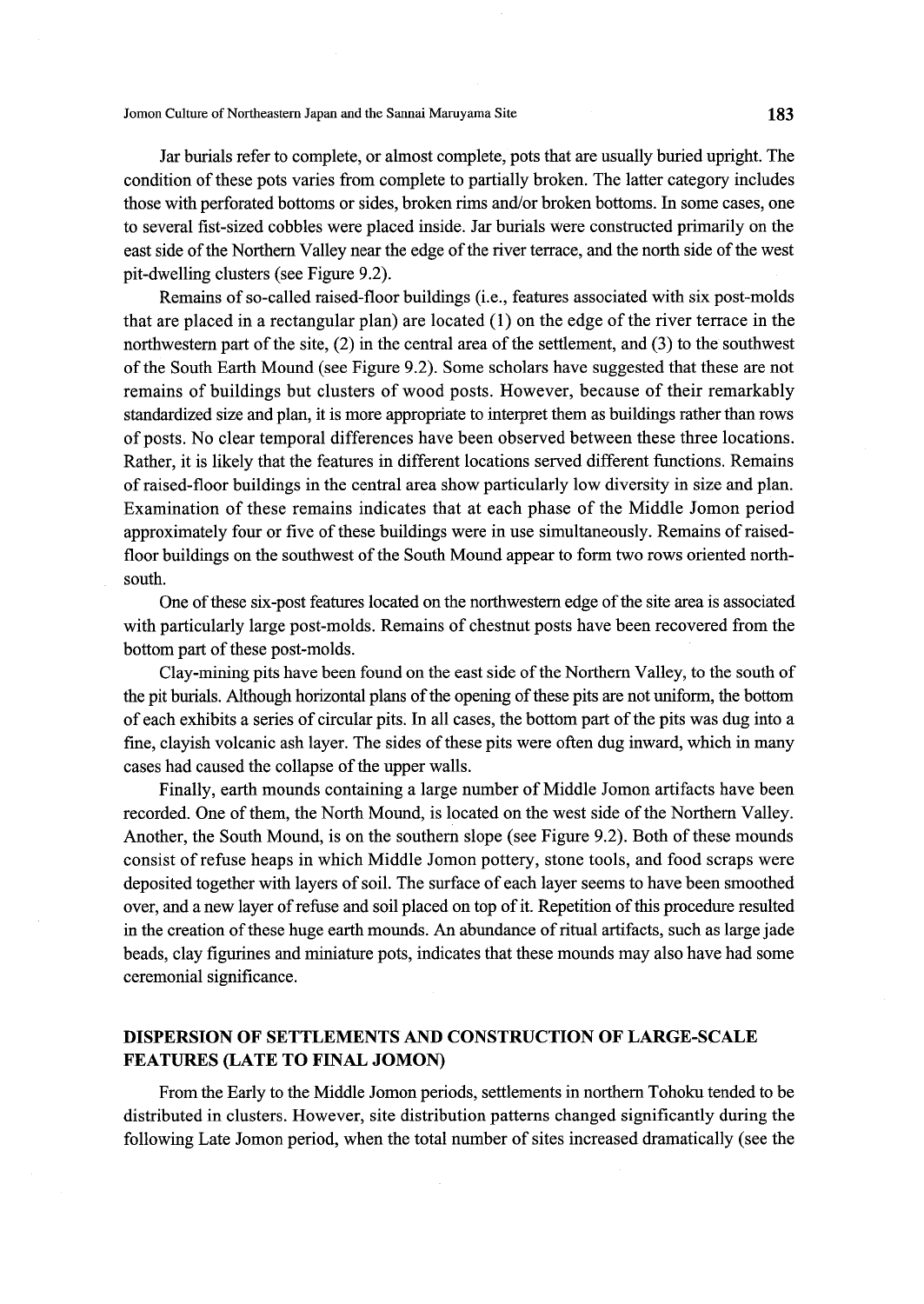Kodama paper in this volume). Settlements began to be constructed in locations that were previously uninhabited, such as on narrow ridges and in small ravines. Large "core settlements" decreased significantly in number. Instead, a 1arge number ofsmaller settlements are scattered throughout the landscape.

 These changes in regional settlement patterns are commonly interpreted as a result of adaptations to the decrease in food resources caused by climatic cooling. Some scholars, however, suggest that this cooling trend may have already started in the Middle Jomon period.

 While the number oflarge settlements in northern Tohoku decreased significantly, not all of them disappeared. The Oishitai and Kami-Obuchi No.2 sites, both of which are located in Rokkasho Village, Aomori Prefecture, are good examples of large "core settlements" from the Late Jomon period. Both of these sites have a large number of pit-dwellings as well as ritual stone features in association. Along with this traditional type of settlement/ritual feature complex, a new type of ritual site with no associated settlements also occurs. Examples of these sites include the Oyu Stone Circle site in Kazuno City, Akita Prefecture, the Isedotai site in Takasu Town, Akita Prefecture, and the Komakino site in Aomori City, Aomori Prefecture (see the Kodama paper in this volume). It is commonly assumed that these large ceremonial features must have been communally constructed and maintained, i.e., members of more than one settlement or residential group must have participated in the construction of these features and attended the rituals that were subsequently performed at these sites.

The spatial dispersion of settlements, the overall reduction in settlement size, and the appearance of large ritual sites in the Late Jomon period in northern Tohoku are indicative of the emergence ofa new type of society in which rituals played a significant role as a mechanism of social integration. The social principle that governed the Late Jomon society in northeastern Japan must have been quite different from the social principle of the Middle Jomon period. Yet, I suggest that the origins of the new social principle in northern Tohoku could be traced back to the Middle Jomon period. Evidence from the Sannai Maruyama site indicates that some of the pit burials from the late Middle Jomon period are marked by small, circular stone arrangements. These features, which are called "circular stone burials," are much smaller than Late Jomon stone circles, but the stone arrangements of these two types of features share similar characteristics.

Based on this line of evidence, it is likely that large Late Jomon stone circles in northern Tohoku originally developed from Middle Jomon circular stone burials. Apparently, circular stone burials of the Middle Jomon period were constructed as burial markers for deceased individuals. As they were transformed into larger Middle Jomon stone circles, the meaning of their construction also changed significantly. The nature of Late Jomon stone circles was apparently more communal, and the construction and maintenance ofthese features themselves seem to have played a significant role in maintaining networks between dispersed settlements. Collaboration in the constmction of stone circles and various rituals performed there must have been critical in enhancing community identity, and in establishng and maintaming ties between communities. Thus, the change in the ritual systems from the "single settlement-based" type of the Middle Jomon to the communal, "regional, multiple-settlement-based" type of the Late Jomon was critical in maintaining social ties between dispersed settlements of the Late Jomon.

In conclusion, the development of the Jomon culture in northeastern Japan can be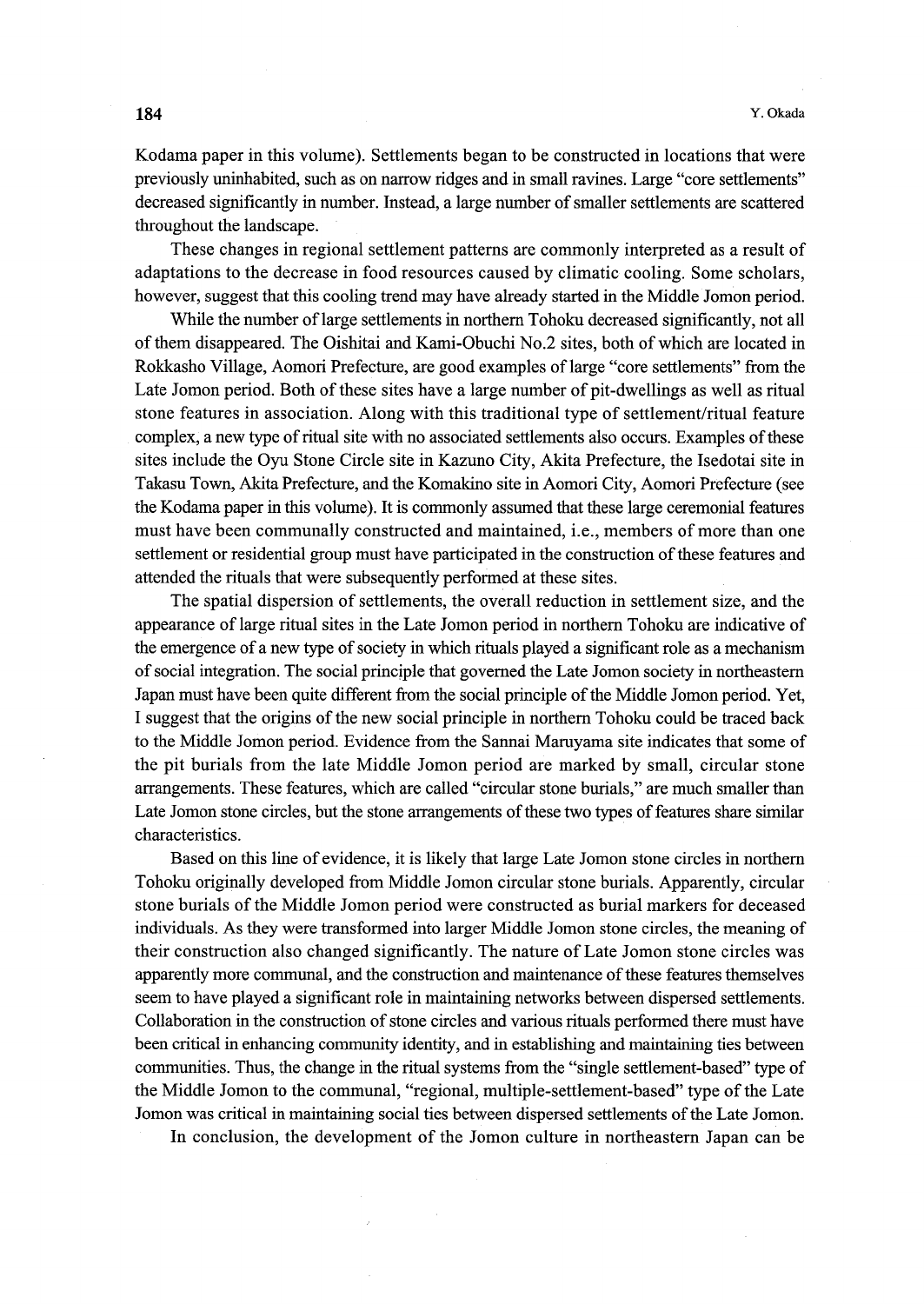Jomon Culture of Northeastem Japan and the Sannai Maruyama Site 185

considered from two different, but interrelated, perspectives. On the one hand, increasing exploitation of marine and forest resources, technological advancements, establishment of networks between settlements, and organization of intra-settlement spatial arrangements, all reflect steady developments over time in subsistence-settlement systems. On the other hand, examination ofthe Jomon ritual systems suggests significant changes in the social principles that governed Jomon society. The latter appears to be particularly important in our understanding of the development of the Jomon culture as a whole.

[Translated and edited by Junko Habu, Mariko Murakarni and James M. Savelle.]

## **BIBLIOGRAPHY**

CUI.TURAI. AFFAIRS SECTION OF THE AGENCY OF EDuCATIoN oF AoMoRI PREFEcTuRE [Aomori-ken Kyoikucho Bunka-ka] (ed.)

- 1996 The Sannai Maruyama Site, Vol. V [Sannai Maruyama Iseki V]. Aomori: Board of Education of Aomori Prefecture [Aomori-ken Kyoiku Iinkai]. (In Japanese)
- 1997 The Sannai Maruyama Site, Vol. VII [Sannai Maruyama Iseki VII]. Aomori: Board of Education of Aomori Prefecture [Aomori-ken Kyoiku Iinkai]. (In Japanese)
- 1998 The Sannai Maruyama Site, Vol. XII [Sannai Maruyama Iseki, Vol. XII]. Aomori: Board of Education of Aomori Prefecture [Aomori-ken Kyoiku Iinkai]. (In Japanese)

BOARD OF EDucATIoN oF AoMoRI PREFEcTuRE [Aomori-ken Kyoiku Iinkai] (ed.)

- 1991 The Nakanotai Site [Nakanotai Iseki]. Aomori: Board of Education of Aomori Prefecture [Aomori-ken Kyoiku Iinkai]. (In Japanese)
- HARADA, Masayuki
	- 1993 Mobile and sedentary lifestyles [Yudo to teiju]. Archaeology Quarterly [Kikan Kokogaku] 44: 82-86. (In Japanese)

### KOBAyASHI, Masaru

 1997 Large settlements and sedentary lifeways [Daikibo shuraku to seikatsu no antei]. In M. Okamura (ed.), New Discoveries in Japanese Prehistory [Kokomade Wakatta Nihon no Senshi Jidai]. Tokyo: Kadokawa Shoten. pp. 244-261. (In Japanese)

#### KoyAMA, Shuzo

 1992 Hunting and fishing traditions in the Japanese culture [Nihon bunka ni okeru shuryo to gyoro]. In S. Koyama (ed.), Hunting and Fishing: Studying the Origins of the Japanese Culture [Shuryo to Gyoro: Nihon Bunka no Genryu o Saguru]. Tokyo: Yuzankaku. pp. 3- 24. (in Japanese)

### MuTo, Yasuhiro

1993 The size of pit-dwellings [Tateana jukyo no menseki]. Archaeology Quarterly [Kikan] Kokogaku] 44: 23-27. (In Japanese)

#### NIsHIDA, Masaki

1986 The Sedentism Revolution: Human History of Migration and Sedentism [Teiju Kakumei: Yudo to Teiju no Rekishi]. Tokyo: Shin'yo-sha. (In Japanese)

### OKADA, Yasuhiro

 1995 A large settlement from the Ento Pottery culture: the Sannai Maruyama site in Aomori Prefecture [Ento doki bunka no kyodai shuraku: Aomori-ken Sannai Maruyama iseki].